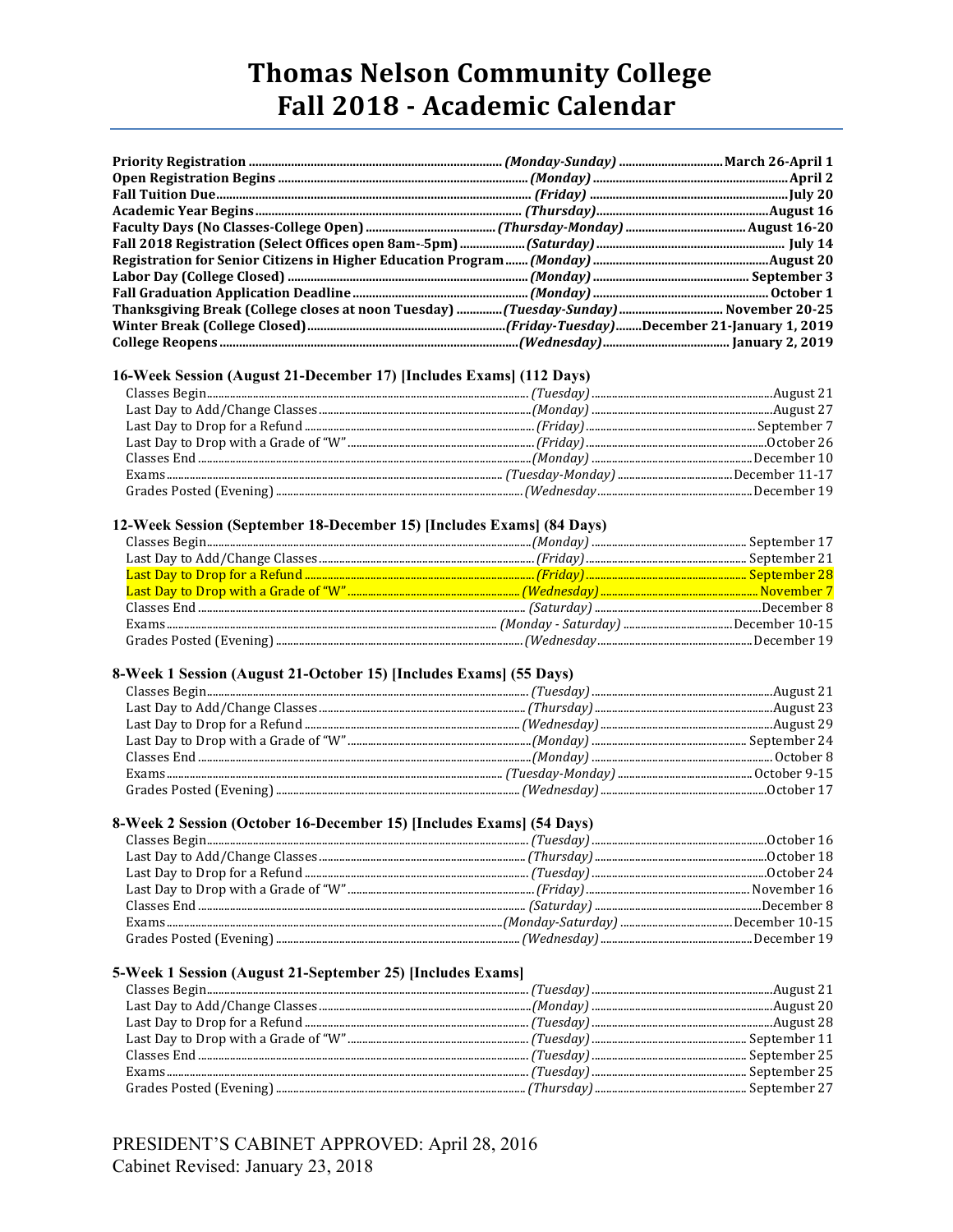# **Thomas Nelson Community College** Fall 2018 - Academic Calendar

## 5-Week 2 Session (October 1-Novemer 5) [Includes Exams]

#### 5-Week 3 Session (November 7-December 17) [Includes Exams]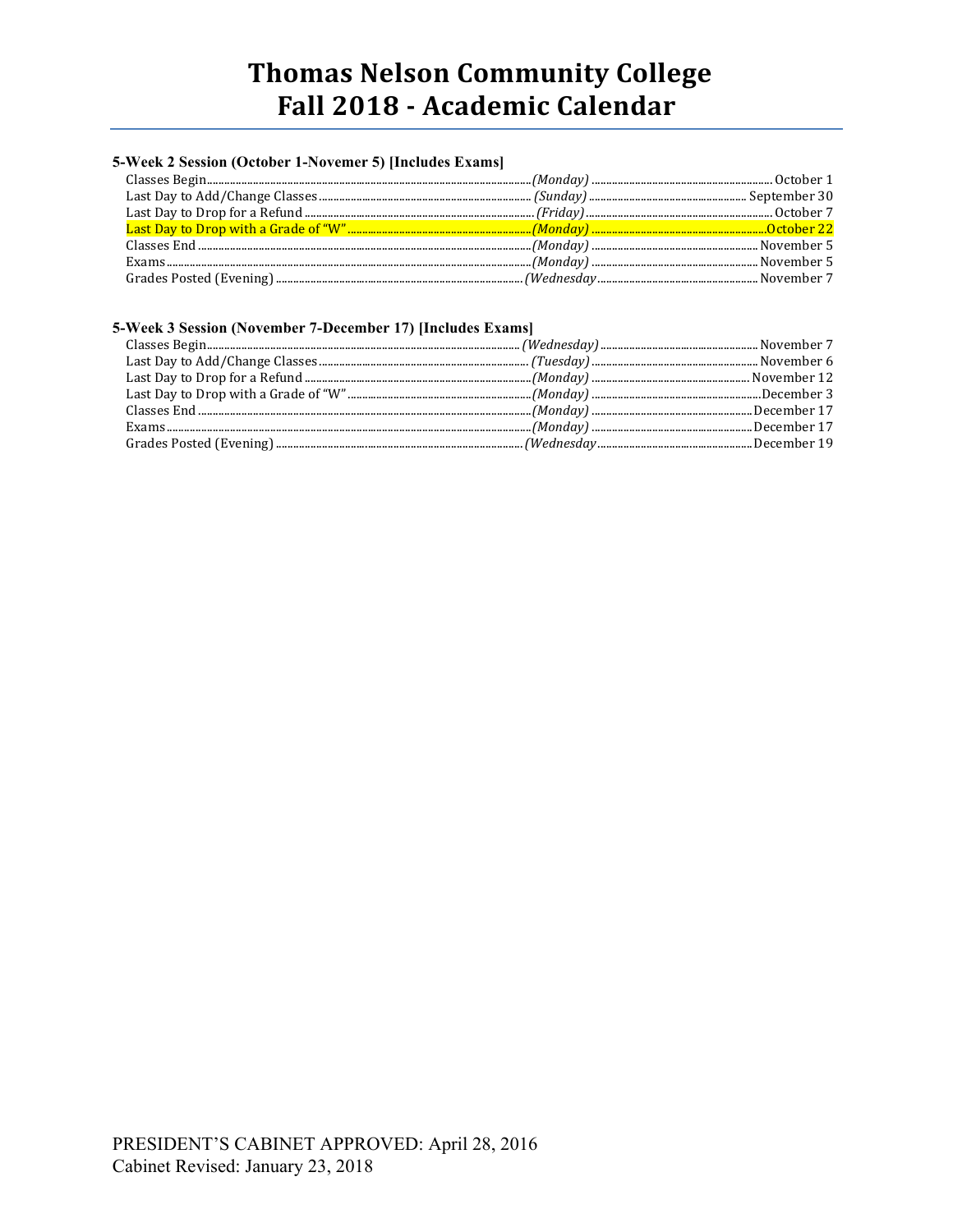# **Thomas Nelson Community College** Spring 2019 - Academic Calendar

### 16-Week Session (January 7-May 6)

#### 12-Week Session (February 4-May 4)

#### 8-Week 1 Session (January 7-March 2)

#### 8-Week 2 Session (March 11-May 4)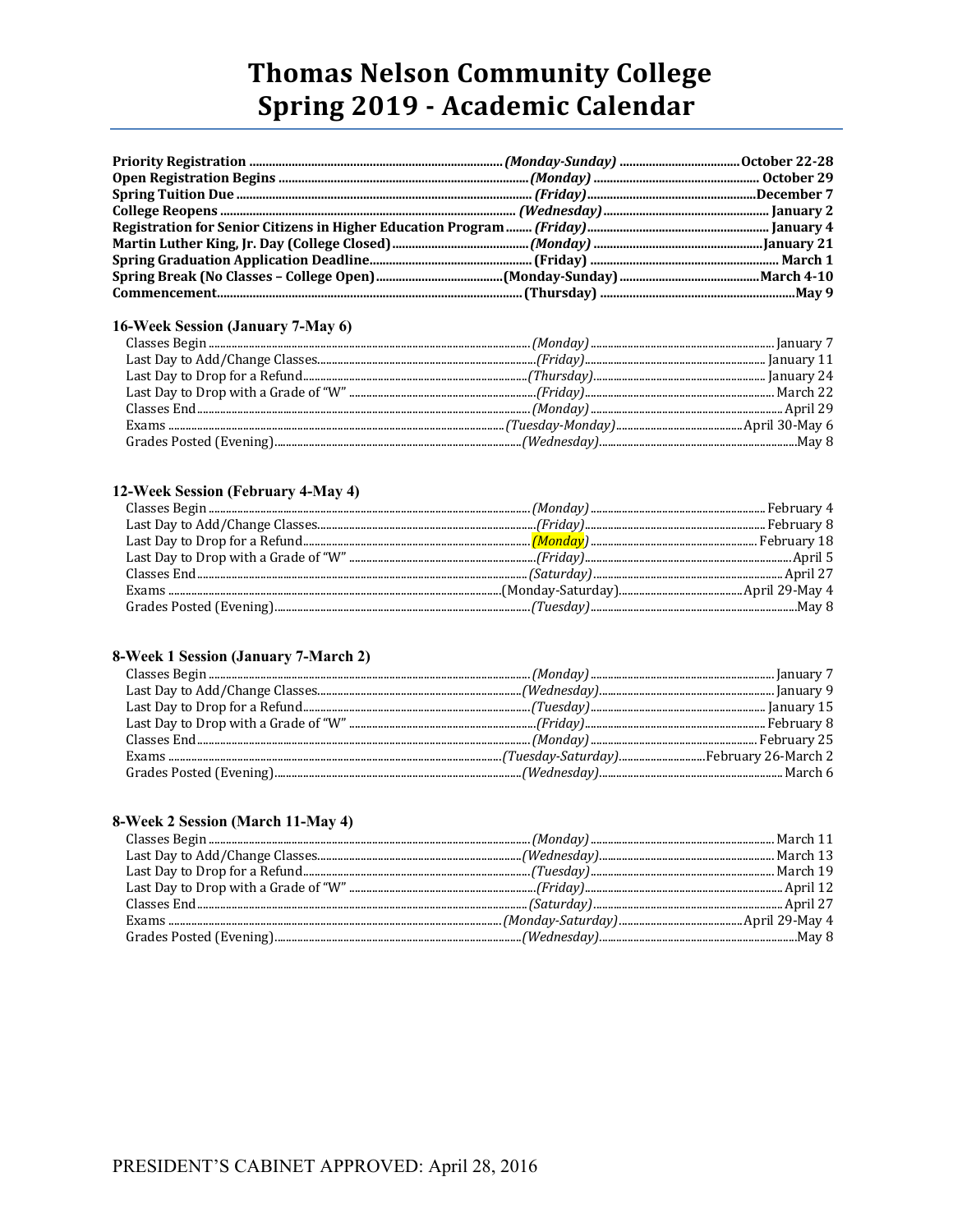# **Thomas Nelson Community College** Spring 2019 - Academic Calendar

### 5-Week 1 Session (January 7-February 11)

## 5-Week 2 Session (February 14 - March 27)

#### 5-Week 3 Session (April 1 - May 2)